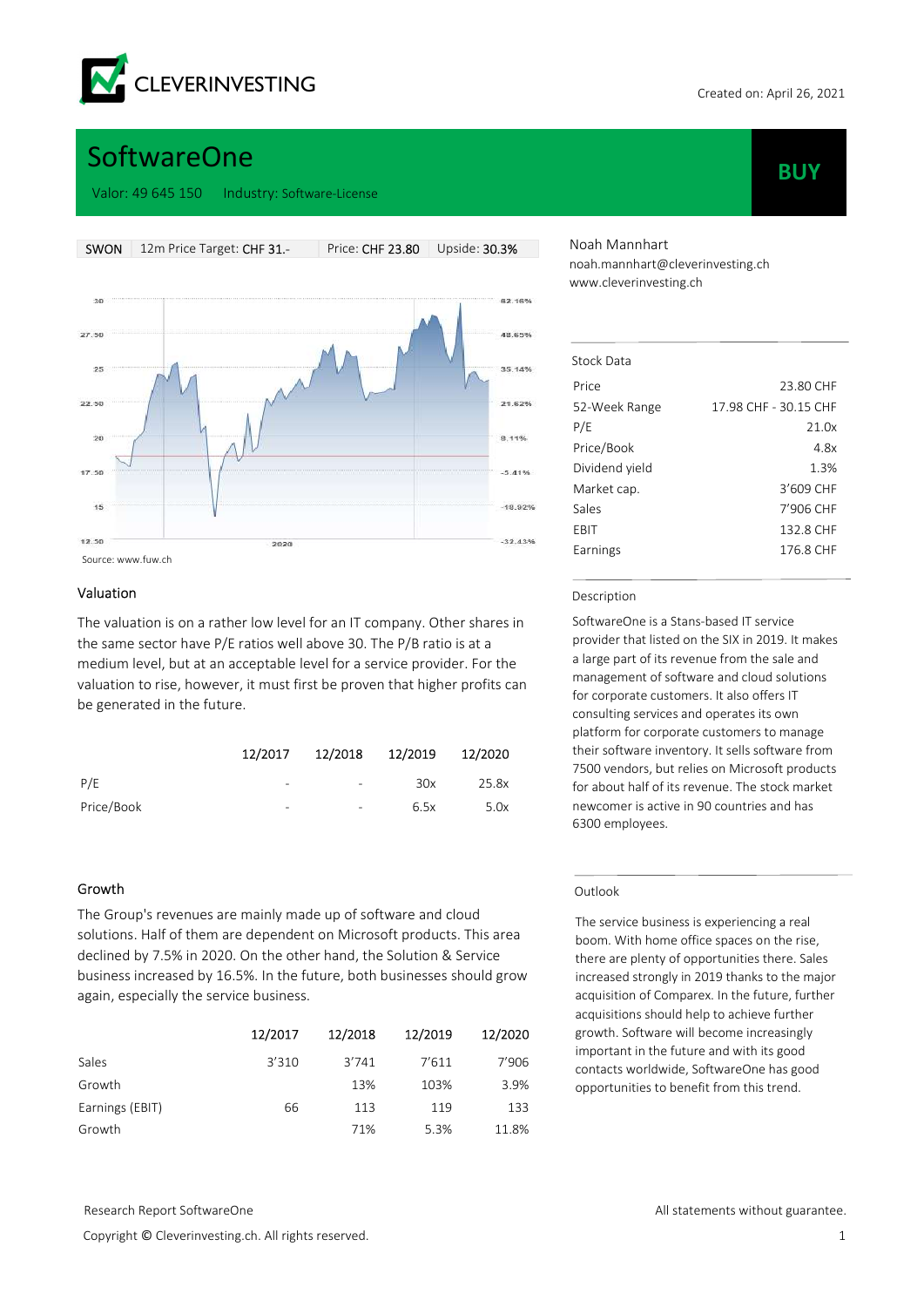

# **Efficiency**

The return on sales looks very small at first glance. The reason for this is that all software purchases made by customers are processed via Pyracloud. SoftwareOne takes a small margin on all software purchases. The margins are correspondingly higher for the fees for operating Pyracloud and for consulting.

|                    | 12/2017   | 12/2018             | 12/2019 | 12/2020   |
|--------------------|-----------|---------------------|---------|-----------|
| Return on sales    | 2.0%      | 2.1%                | 1.7%    | 2.2%      |
| Sales per employee | 1′188′936 | 1'355'926 1'398'566 |         | 1'295'640 |

# Profitability

The return on equity is much higher compared to other software groups. SAP has only half the return on equity. If more value is created, the return on equity can also be increased further.

|                  | 12/2017 | 12/2018 | 12/2019 | 12/2020 |
|------------------|---------|---------|---------|---------|
| Return on equity | 21.5%   | 33.2%   | 28.0%   | 25.0%   |
| e.g. SAP         | 15.8%   | 14.2%   | 10.8%   | 17.3%   |

# Balance sheet quality

Financially, the company is in extremely good shape. SoftwareOne is practically debt-free. This is not a matter of course for a software company that went public only a few years ago. With the large cash position, further acquisitions are also possible.

|              | 12/2017 | 12/2018 | 12/2019 | 12/2020 |
|--------------|---------|---------|---------|---------|
| Equity ratio | 19.6%   | 21.6%   | 21.4%   | 24.8%   |
| Liquidity    | 115     | 154.1   | 313.5   | 434.9   |

# SWOT-Analysis

| Strengths                                                                                                                                                          | Weaknesses                                                                      |
|--------------------------------------------------------------------------------------------------------------------------------------------------------------------|---------------------------------------------------------------------------------|
| ■ Well-scalable business model in a growing market.<br>Globally represented and diversified<br>• Debt-free balance sheet and satisfactory profitability            | • Great dependence on Microsoft.<br>• The many acquisitions cost a lot of work. |
| <b>Opportunities</b>                                                                                                                                               | <b>Threats</b>                                                                  |
| • The strong cloud business and the steadily growing<br>service business offer great opportunities.<br>• SoftwareOne benefits from the growth of its<br>customers. | • SoftwareOne could come under pressure when the<br>licensing models changed.   |

#### Appointments

GA: 20.5.2021, Stans Year-end figures: 25.3.2021 Qquarterly statement: 26.08.2021

Website

https://www.softwareone.com

Copyright © Cleverinvesting.ch. All rights reserved. 2